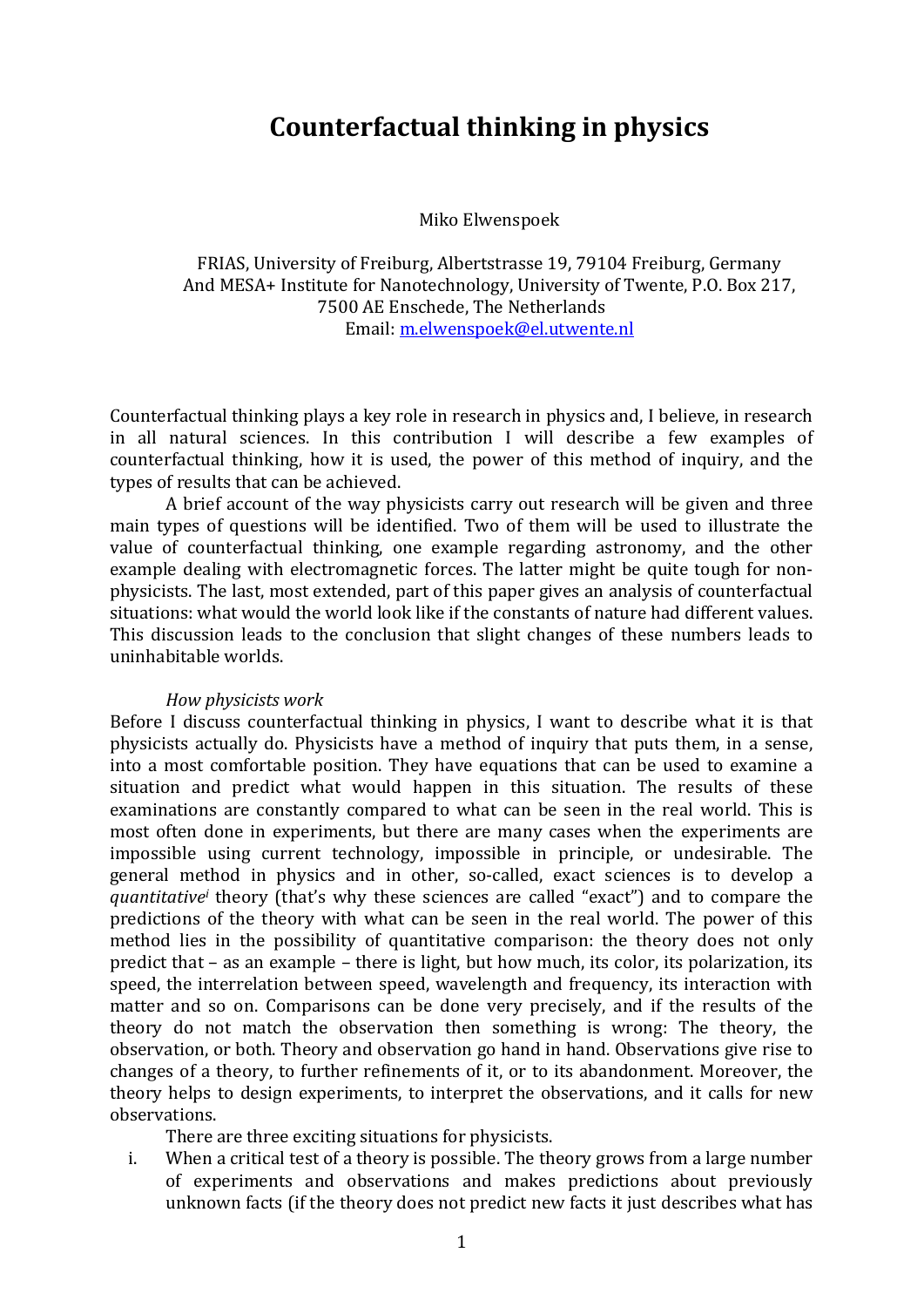been observed and is not very interesting). In the next section there is an example from a comparison of Kepler's empirical laws and Newton's theory of gravitation. 

- ii. When the critical tests give a result that shows that the theory is wrong, that is, when all possible errors from the tests have been examined and eliminated but a discrepancy remains between the theoretical prediction and the observational results. This situation is encountered constantly in physics. The real world is so complex that in nearly all situations the theory cannot be used directly because the complexity makes exact calculations impossible, so one has to rely on approximations. In most situations it is not clear beforehand what the best route and the most appropriate approximation is.
- iii. When one detects internal inconsistencies within a theory. Below I'll describe one of the most famous examples in the history of physics.

The interesting point here is that counterfactual thinking is a key method to tackle the problems in these situations. In fact, it is usually not really known in physics what is counterfactual and what is not.

# *Counterfactual thinking as a method of inquiry*

Generally, scientists try to make sense of the world and use everything to be as precise and critical as possible. They collect all available data and try to find rules that fit *all* data. To do this they work with experiments, measurements, mathematical theories, computer simulations. Counterfactual thinking is an indispensible tool for the analysis. Basically it consists of confronting consequences of our ideas with observations, extending our ideas over the domain where observations technically are possible with current technology, and searching for inconsistencies of various aspects in the whole set of our ideas. To set the stage, counterfactual thinking of several types can be defined here as pondering a problem in physics by asking the "what if" question in the sense that the "if" refers to a statement believed to be incorrect, outside the range where ideas are thought to be applicable or outside the range accessible for observation.

A meteorologist once said to me that he likes to stop the revolution of the earth just to see how the climate would change. This is physically impossible, but a simulation on a computer, or the examination of the equations that describe the climate is possible, although quite challenging. Of course meteorologists do the simulations, which refer to a conterfactual situation - the earth *is* spinning - and they are very curious as to whether their theories (e.g. no cyclones on a non-spinning world) give reasonable results and they want to test the predictions. In this example we see that counterfactual thinking can, in principle, be used to test theories. The theory is thought to be valid generally. For a certain situation, when a certain aspect of the situation is changed, the theory accurately predicts the results of the change: one can test this prediction in an experiment. 

In a sense, the experiment itself is counterfactual as in an experiment one prepares a world that does not naturally exist. When Galileo performed his experiments on free fall, he tried to eliminate all forces (except the force we now call gravity) acting on a mass which was dropped from some height. He was lucky because the drag of air becomes appreciable only at rather high speeds and for small masses. Galileo's experiments studied the free fall of heavy bodies from a small height. He inferred that all masses at *any* speed are accelerated by gravity in the same way: when masses fall from a given height, they all attain exactly the same speed and the fall takes exactly the same time for all masses. His claim was that this would happen if only gravity were at work on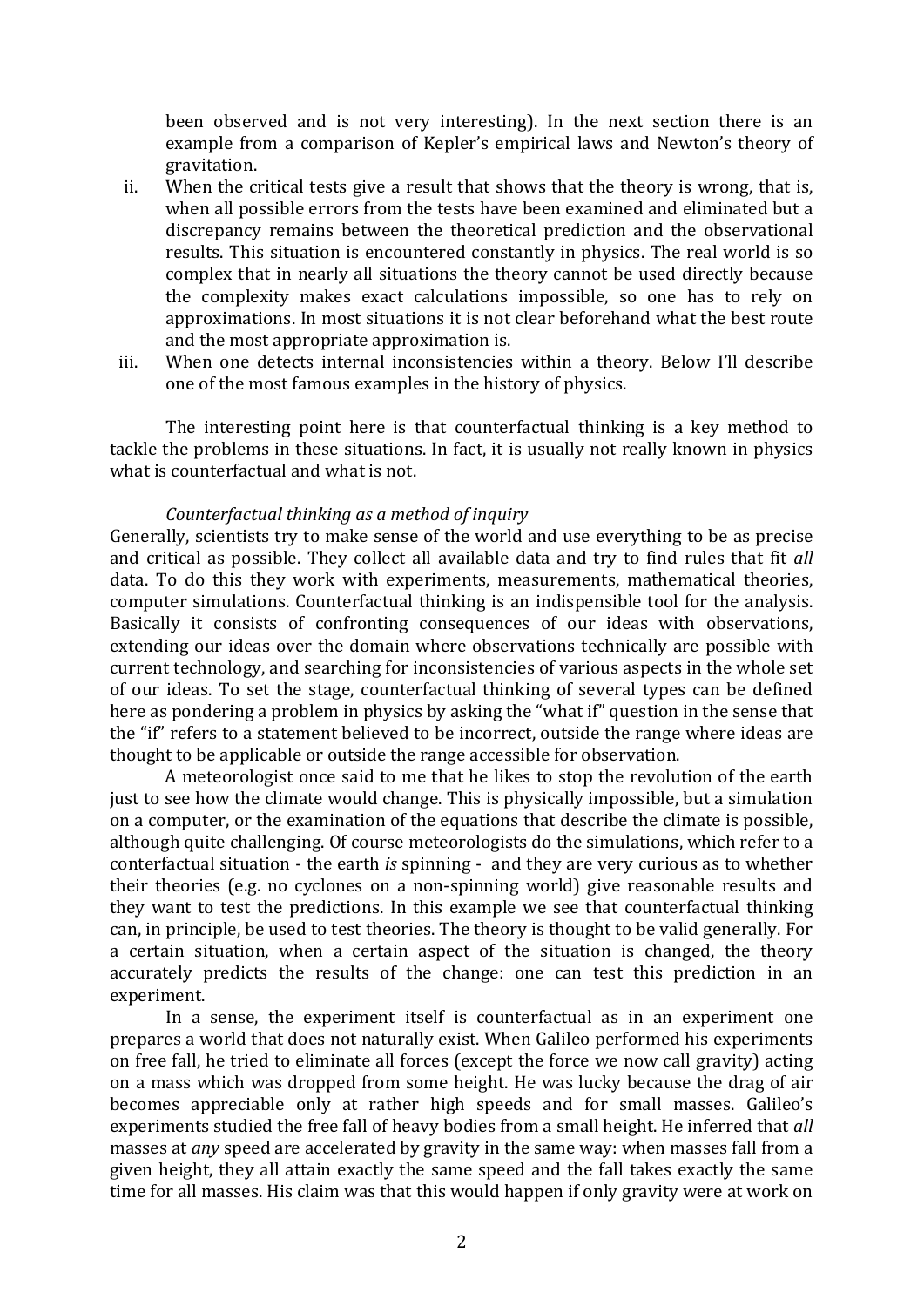the mass in question. To really do the experiment one has to remove the air around the mass to eliminate friction. Galileo could not do this, but now we can: we can prepare an artificial world to perform the experiment. We also see in this example that one can discover a rule (all masses *tested* attain the same acceleration) and extend the rule to situations where the test cannot be performed. The formulation of the rule extrapolates beyond what can be seen in practice  $-$  the "factual", the rule itself in his strict formulation is literally counterfactual.

# *Kepler's laws and Newton's theory of gravitation*

A famous example for the first situation in the above list is Newton's theory of gravitation<sup>ii</sup>, shown in Figure 1. Newton was able to reproduce Kepler's observations of the motion of the planets. Kepler found that planets move along ellipses around the sun, with the sun located in one of the two focuses of the ellipse. Newton's theory made a similar prediction: planets do revolve along an ellipse but so does the sun. A welldefined mathematical point, the center of mass - not the sun - is at the focus. Because of the enormous difference in masses between the sun and the planets, the sun is very close to the center of mass. It was quite difficult to confirm this particular prediction, but we know now that it  $-$  and many other predictions which neither Kepler or Newton thought of - is correct. The precision of the measurement of the position of stars is now such that the slight wobble of those stars having planets can be detected. This way several hundred so-called exoplanets have been found. The aspect of counterfactual thinking lies in this example in the extension of the theory of gravitation over the range where observations were technologically possible in Newton's time.



**Figure** 1. The orbits of Earth (top left, blue/dark) and Sun (right, yellow/light) along ellipses (the large one is the earth's, the small one is the sun's orbit) with a common center of mass (the black dot inside the sun). The orbit of the Sun is greatly exaggerated in this graph. Ellipses have two focal points, shown as black dots, only one of them is the center of mass (right). An ellipse can be constructed by attaching the ends of a rope at the two focal points and stretching the rope to make an angle; the ellipse is at all points that can be reached by the tip of this angle. A circle results if the two focal points coincide into one single point.

#### *Maxwell's theory of light*

Sometimes counterfactual thinking leads to more than a test of a theory, namely to the discovery of elements of a new theory. We are held together by, so-called, electromagnetic forces. These forces are described by a set of equations which James Clerk Maxwell<sup>iii</sup> wrote down for the first time, which is why they are named after him. In fact, Maxwell added only one little piece to equations that had been found earlier, but this piece turned out to be essential. To get the flavor of the story some explanation of these equations is necessary although it is not necessary to actually write them down.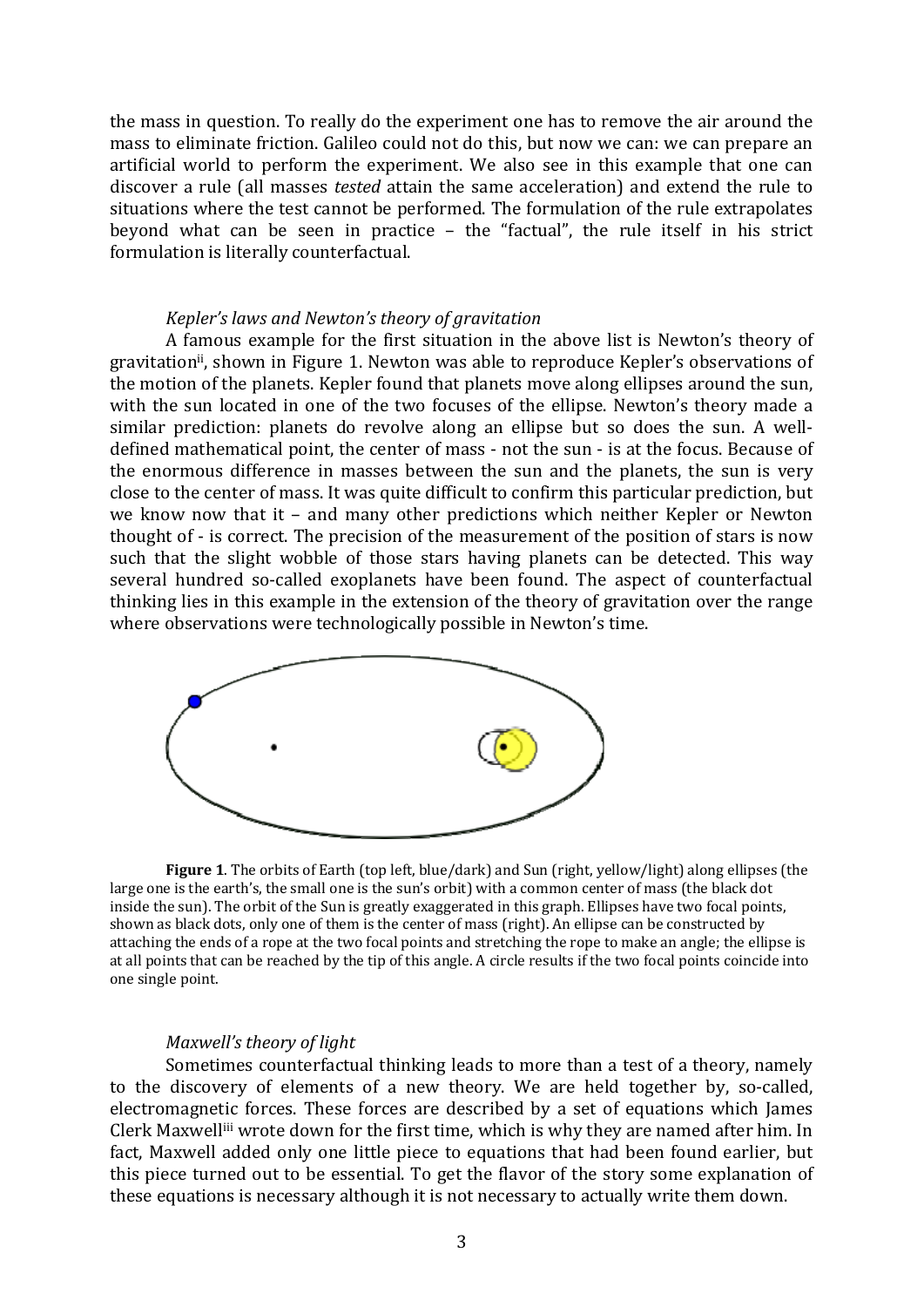All matter is the source of gravitational forces and all matter feels these forces. Visible matter additionally is the source of a second fundamental force. Visible matter is composed of atoms which have a very compact nucleus surrounded by electrons. Electrons repel each other as do nuclei, but nuclei and electrons attract each other. We say, quite arbitrarily, that electrons carry a negative, and nuclei a positive charge<sup>iv</sup>.

Charges cause two types of forces to which they also react. There is a force between two charges that works in a straight line connecting the charges. When the charges are at rest this force is called the electrostatic force. A *moving* charge additionally causes magnetic forces, which in turn act only on *moving* charges. In general both forces are present, and what is seen as the magnetic and what is seen as the electric force depends on the observer. The phenomena of electric and magnetic forces are so interlinked that the whole subject area is called *electromagnetism*.

Mathematically these forces are described by an abstract concept called a field. In Figure 2 two types of fields are shown. One can envision a field as something which changes the properties of space everywhere: If there is an electromagnetic field at some point in space then a charge at this point would feel a force. A familiar field is the gravitational field at the surface of the earth. I expect that a mass would fall down whenever I let it go. To visualize a field one draws lines parallel to the direction of the field. 

In principle there are two kinds of such lines: those that begin and end somewhere, and those that do not begin or end anywhere<sup>v</sup>. The latter ones form closed loops. 



**Figure** 2. Representation of two types of fields. Left: a field with field lines starting at a source (a mass or a charge). Right: a field having lines without an end. In this case, a current through a straight wire coming out of the page (in the center) is surrounded by a magnetic field similar to the one shown. The arrows represent the field strength at the points where they start; their length represents the strength, and the orientation shows the direction of the field. The lines are everywhere parallel to the field and the density of the lines is related to the field strength.

Maxwell's equations describe these aspects of the electric and magnetic fields in relation to the charges and their velocities. There is one aspect of a force field in which a field starts at a charge and ends at a charge. This is quite analogous to a machine gun: bullets start at the gun and end where they hit. Loosely speaking, an electric field made by a charge (at rest or moving) starts at a positive charge and ends at a negative charge. (The field shown at the left hand side of Figure 2 is that of the positive spherical charge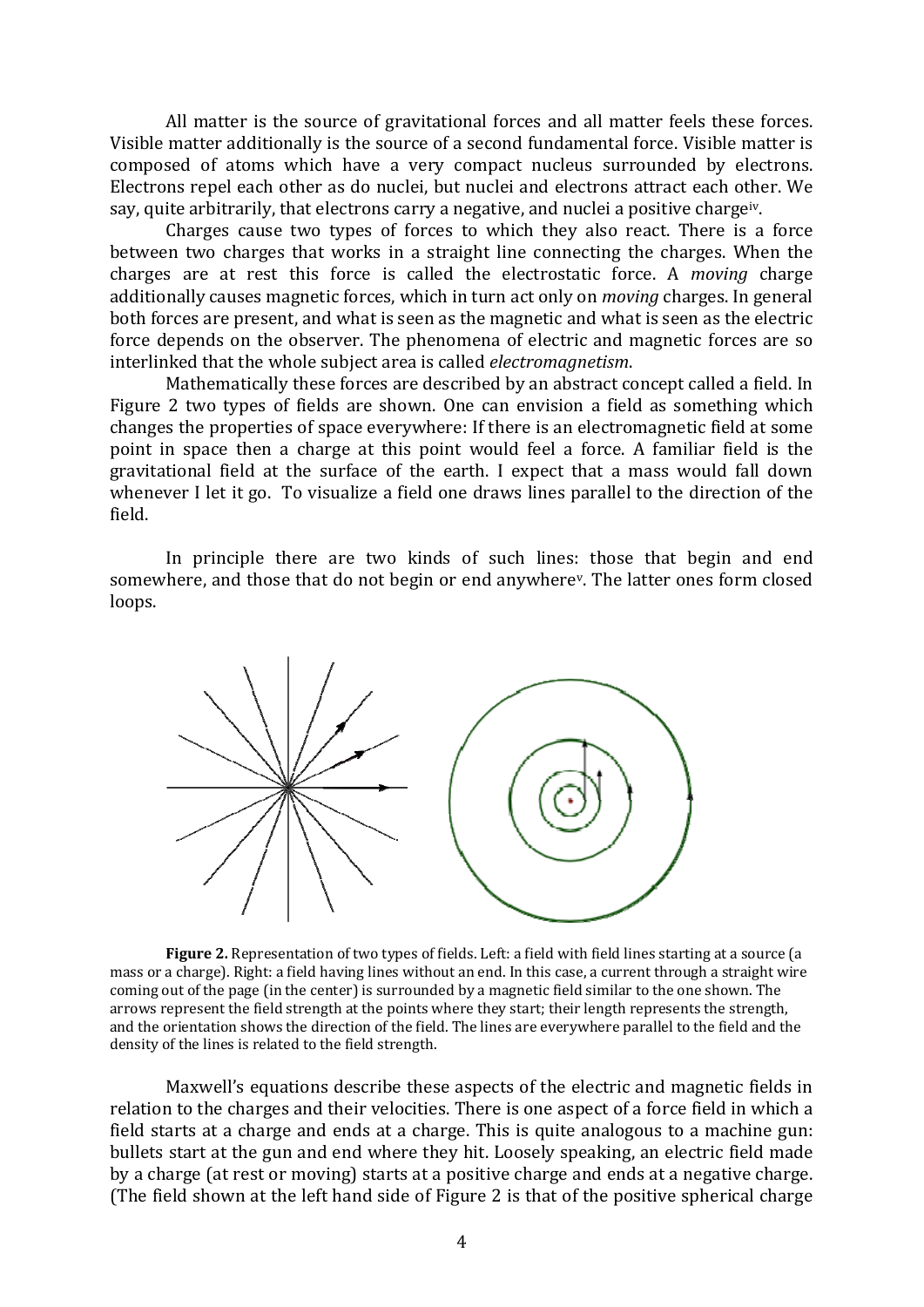in its vicinity, all other charges are very far away.) A magnetic field is very much different. It is generated by a moving charge and the field starts and ends nowhere; the field forms closed lines. A wire through which a current flows makes a magnetic field that winds in circles around the wire, see right hand side of Figure 2.

However, electric fields can also be generated by changing the value or direction of a magnetic field. This happens in generators, where a magnet is forced to rotate (e.g. by connecting the magnet to the wheel of a bicycle). The resulting electric fields are similar to magnetic fields: they have no beginning and no end. In some cases they form closed circular loops, so, in order to let the lamp of the bicycle glow, we wrap a wire around the rotating magnet, the charges in the wire are forced by the electric field which is generated by the changing magnetic field, a current flows and the lamp glows.

Maxwell discovered that, in order to get a consistent theory, a changing electric field must also generate a magnetic field in the same way that a changing magnetic field generates an electric field. Inconsistency pops up when the magnetic field is calculated in a situation where a current carrying wire is interrupted. Then there are two ways to calculate the magnetic field, which give different results.

So the equations published in 1864 look something like this:

- $\circ$  Ending electric field lines are connected to charges
- o Not ending electric field lines are connected to changing magnetic fields
- $\circ$  Ending magnetic field lines do not exist
- o Not ending magnetic field lines are connected to moving charges *and to changing electric fields*

Maxwell's addition is printed in italic. This little addition has enormous consequences. Most importantly, it predicts the existence of light, and it described all the properties of light that had been detected at the time that Maxwell was working. When combined with quantum mechanics, it predicts properties of light that had not yet been detected at the time that Maxwell was working. All modern inventions made long after Maxwell's death, including radio, TV, wireless mobile phones, optical telecommunication, are based on these four equations. In all cases where a precision experiment is possible, the predictions hold true. For example, theory says that the speed of light is independent of the speed of both the source and the receiver and, in vacuum, the speed of light is independent of its color. These predictions turn out to be true with an experimental uncertainty of 1 in one hundred billion billion  $(10^{20})!$ <sup>vi</sup> In Figure 3 we show a graphic representation of an electromagnetic wave.



**Figure** 3. Representation of an electromagnetic wave. The arrows indicate the orientation and the magnitude of the fields. The electric field (solid lines) points in the vertical direction, the magnetic field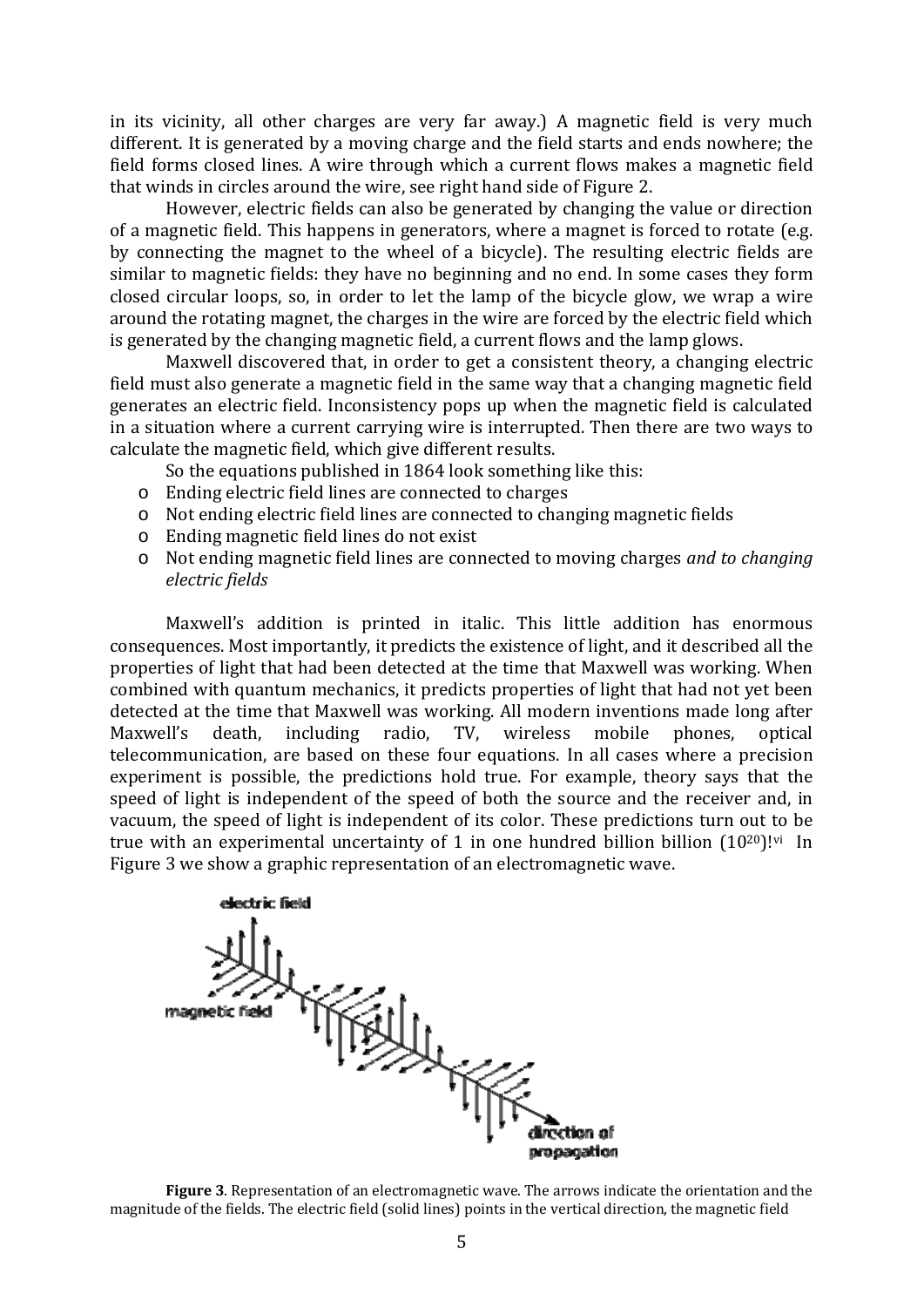(dashed lines), in the horizontal direction. The propagation of the wave is normal to both fields. Electromagnetic waves can only exist in three (or more) dimensions.

Let me stress that there was no experimental evidence that forced Maxwell to add the extra term. On the contrary, the first reactions of his colleagues were skeptical and, at this time, it was experimentally very difficult to measure the effects of the extra term. It took until 1887 for Heinrich Hertz to show that Maxwell's theory was correct when it described electromagnetic waves. So, actually, Maxwell's addition was not based on anything known: it was a counterfactual theory at the time the theory was made. The theory is the result of the critical analysis of the ideas on electric and magnetic forces which turned out to be inconsistent.

There is an oddity in the equations in that they are asymmetric. There is no fundamental reason known to us why ending magnetic field lines do not exist. To put it differently, there are no magnetic charges. Magnetic poles only exist in pairs. A piece of iron has a magnetic north pole and a magnetic south pole. Cutting the iron into pieces does not deliver isolated poles instead all the pieces have north and south poles. Maxwell's equations give a neat explanation of this fact: the magnetic fields are the result of current loops, analogous to a current carrying wire in a closed loop. The poles are located on either side of the loop. In this analogy cutting the loop into pieces must be done *along* the loop (otherwise the loop would not be closed anymore): this delivers two thinner loops with two poles. The poles will always come in pairs.

If there were magnetic charges, the equations would look like this:

- $\circ$  Ending electric field lines are connected to charges
- o Not ending electric field lines are connected *to moving magnetic charges and* to changing magnetic fields
- o Ending magnetic field lines are *connected to magnetic charges*
- $\circ$  Not ending magnetic field lines are connected to moving charges and by changing electric fields.

This is a counterfactual theory. It is deliberately counterfactual. It explores the consequences of what would change in our world if the theory were different. One of the great physicists who investigated these (counterfactual [wrong]) equations was Nobel laureate Paul Dirac. He discovered that if there was one single magnetic charge somewhere in the universe, both electric and magnetic charges would occur only in lumps. This means that both types of charge would be composed of elementary charges that could not be divided. Without magnetic charges Maxwell's equations say nothing about lumped charges. BUT: Charges do come in lumps! Dirac assumed something counterfactual and got a factual result that had been previously unexplained! Physicists like magnetic charges because they explain something very basic.

No one has ever found a magnetic charge. Once, in a balloon experiment something was found with the right signature<sup>vii</sup>, but only once, so it is very probable that this event was an error.<sup>viii</sup> Very recently it was found that in a certain type of material, called spin ice, the magnetic properties are such that it is as if there are magnetic monopoles<sup>ix</sup>. However, these are not elementary particles but the result of the collective behavior of moving electrons.

Magnetic charges pop up in the theory of elementary particle physics<sup>x</sup>, and theories beyond the, so-called, standard model. These predict them to have been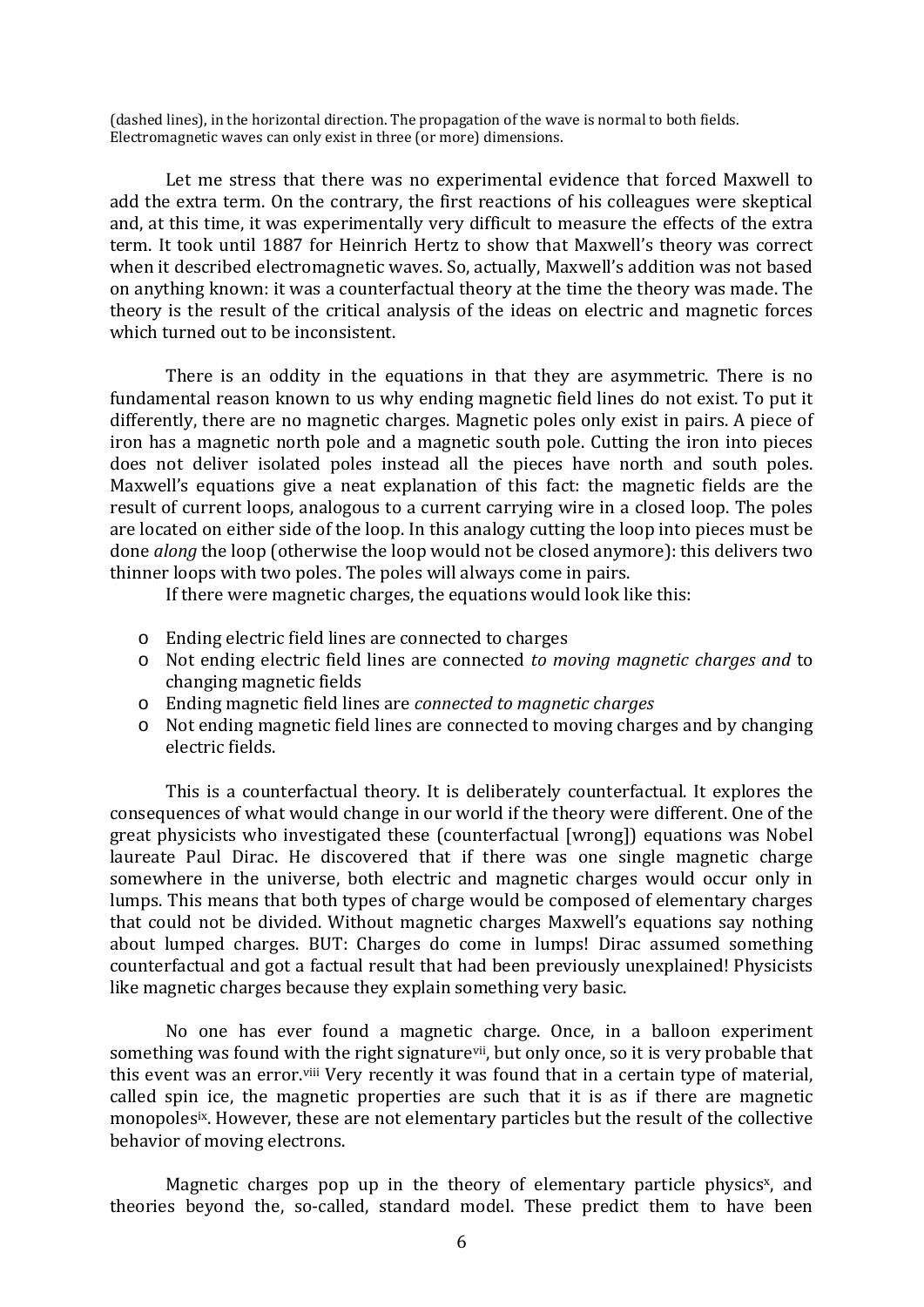generated in the early universe in enormous numbers and with large masses (for elementary particles). It would have been impossible to miss them if they were around and vet, they do not exist now. Allan Guth<sup>7</sup> came up with a brilliant idea of a brief period of very fast expansion in the very early universe that diluted the density of the magnetic charges such that now there is, maybe, a single magnetic charge in the observable universe. Guth's idea has other attractive consequences for cosmology and is, therefore, taken quite seriously. In fact, all the data we have now supports the idea of a period of extremely fast expansion. This idea is now known by the name of *cosmic inflation*. This will be discussed further in the next section. So Dirac possibly was right: magnetic charges might exist, but are just too few to be found.

# *The cosmological anthropic principle*

*A short history of the cosmos.* The properties of space, time, matter and interaction are combined in the standard model. There are two aspects of the standard model, one is related to the types of material particles and their interactions, the other relates to the beginning and evolution of the universe as a whole. This aspect states that the universe began  $13.8\pm0.1$  billion years ago with the so-called big bang<sup>xi</sup>. The picture we have of the big bang is that the universe started with infinitely large temperature and density, had a brief period of inflation during which it expanded by the enormous factor of  $10^{50}$  or so. When this period ended, after a tiny fraction of a second, our currently observable universe had a size of 1 m. The universe continued to expand at a much slower pace, closer to the rate that is currently observed. In doing so, it cooled down and the density of matter decreased. Once it was cool enough, protons (the positively charged nucleus of the lightest element, hydrogen) and neutrons (neutral particles a little heavier than the proton) formed. From these a certain amount of Helium (the second lightest element) and tiny amounts of heavier nuclei were synthesized within the first few minutes after the big bang. About  $400,000$  years after the big bang, the free electrons and nuclei combined to form atoms of hydrogen and helium. From this time on, the universe was transparent for light. This light can still be seen as a cosmic microwave background. It comes from all directions with the same intensity and uniformly pervades the universe. It has the signature of a body in perfect thermal equilibrium at a temperature of  $3.7\textdegree$ K, with tiny fluctuations in intensity of 1 in 100,000.

A common misunderstanding regarding the big bang is that it was an explosion that happened at some location and from which material is flying away. Actually, the big bang theory describes a space filled with matter and radiation and it is the space itself that is expanding. A helpful analogy is the increase of the surface of a balloon or an expanding checkerboard, see fig. 4. The checkerboard's surface increases by homogeneous and isotropic stretching<sup>xii</sup>. The increase does not start from a spot on the surface, instead, the surface itself becomes larger. While the balloon is inflated at a constant rate, spots on the surface drift apart with some velocity. The greater the separation between the spots, the larger the velocity. Sitting at any one spot, one would see all other spots drift away and it would appear as if one were sitting in the center. This is not the case of course, this is just what is observed and one would have this impression from every spot! All but a few spots – notably the Andromeda nebula – move away from us with a velocity that increases with distance. We are not at the centre of the universe.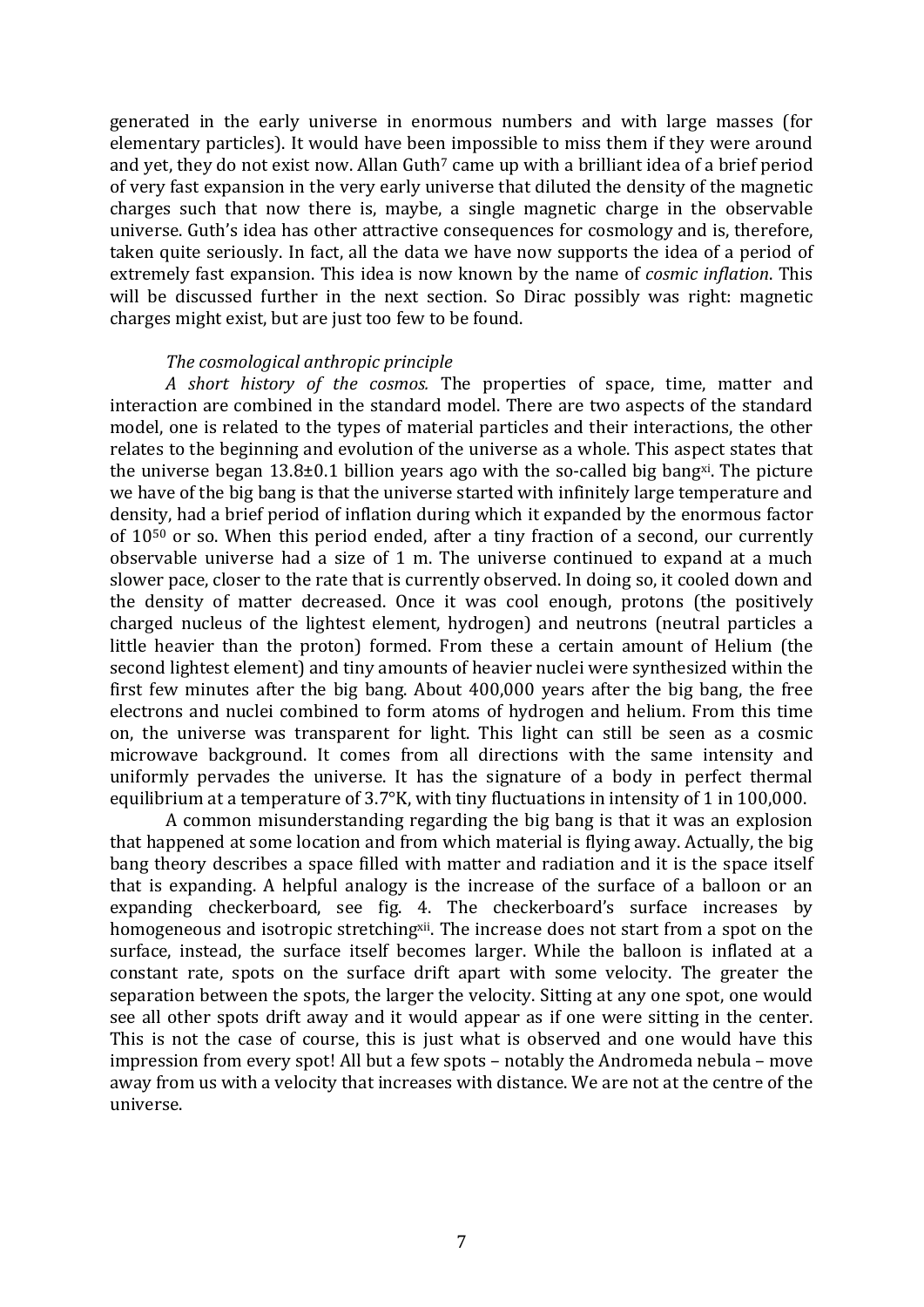

**Figure** 4. Checkerboard analogy of the expanding universe. The galaxies shown do not expand since their internal parts (stars, dust)are held together by gravitational forces

The cosmic background radiation contains a great amount of information. This information, together with a host of other measurements and observations, enables scientists to know, quite precisely, the age of the universe, its current expansion rate and, the global geometry (the universe is "flat", meaning that it is infinitely large and that Euclidean geometry applies). Quite disturbingly, we also know that only  $4\%$  of all matter in the universe is made of "ordinary" visible matter, the rest is made up of, "dark matter" (ca. 30%) and "dark energy" (ca. 70%). Scientists have only vague ideas as to what dark matter could be, and no good ideas at all as to the nature of dark energy. All that is known is the gravitational effects of these types of matter. Dark matter is thought to be composed of elementary particles which interact, like all other matter, by ordinary gravitation alone. There is little doubt that dark matter really exists. Dark energy has the effect of pushing space apart. Einstein introduced into his theory of gravitation (the theory of general relativity, from  $1916$ ) a quantity that he called the cosmological constant. This constant pushes space apart in the same manner as dark energy.

For ca. 400 million years the cosmic background radiation was the only light in the universe. It was around this time that the first stars were born. According to current theory, these stars were much bigger than our sun and exploded in gigantic cataclysms a few million years after their birth (for comparison: our sun has a life span of ca. 10 billion years, some thousand times longer). At the same time, visible matter started to organize into small galaxies which grew, over time, into the gigantic galaxies with up to 100 billions stars that can be seen today.

All elements heavier than Hydrogen and Helium were formed in stars - we are literally made of star dust! It took approximately 7 billion years before enough matter made from heavy elements was available for the formation of planetary systems with rocky planets that were able to sustain life. In the centers of galaxies this happened earlier, however, galactic centers are not friendly for living organisms because of high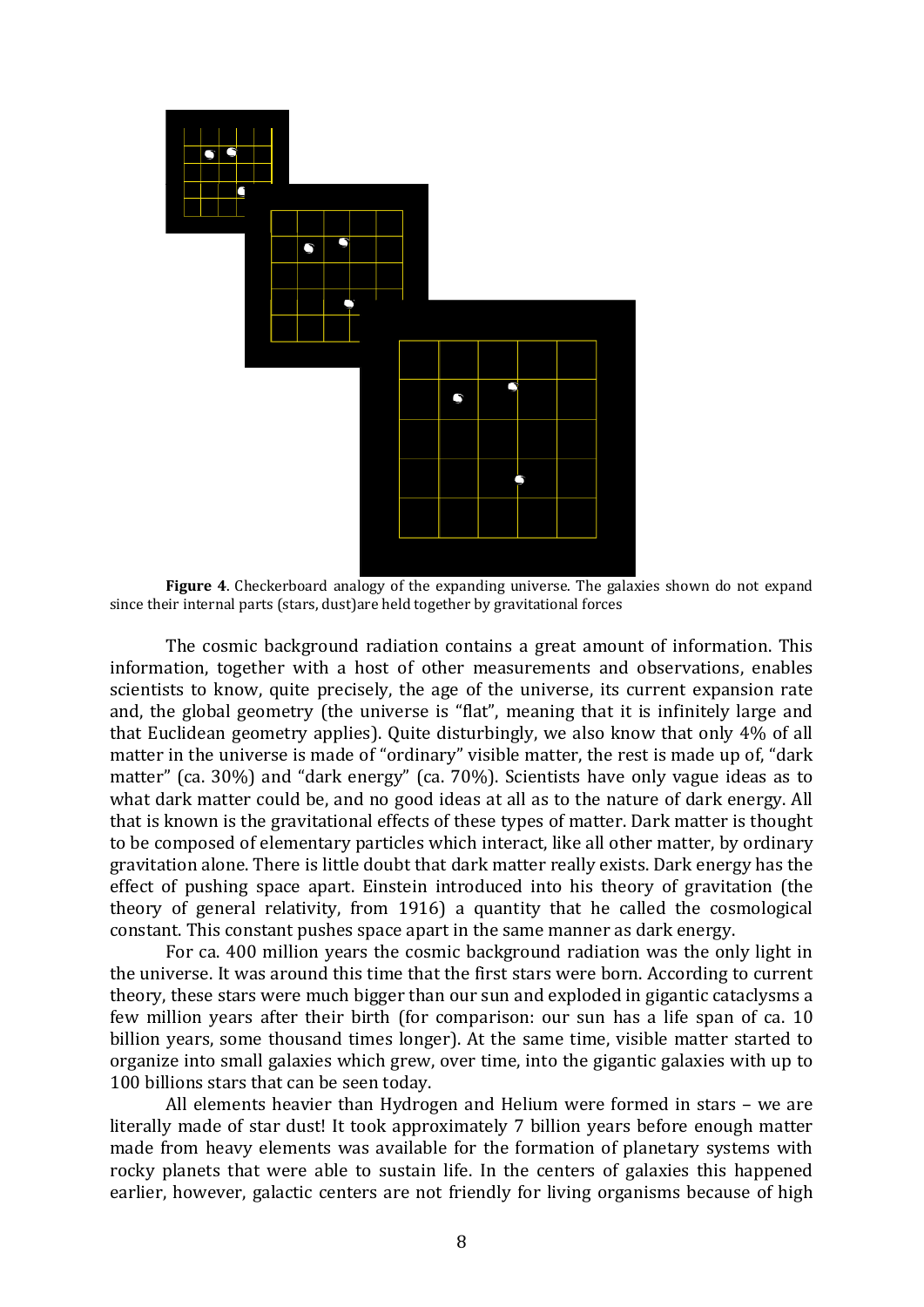radiation levels and frequent supernovae explosions which sterilize their neighborhood. Only at a safe distance, such as our current location, organic life is able to develop and thrive over extended periods of time. It is an interesting fact that life on earth originated close to the earliest possible cosmic time.



The evolution of the universe is shown schematically in Figure 5.

**Figure** 5. Schematic representation of the development of the universe (credit: NASA). Note the increase in the expansion rate starting about  $5$  billion years ago.

*Dark energy*. A serious hint for the existence of dark energy was found only 10 years ago<sup>xiii,xiv</sup>. This result was supported a few years later by the measurements of the Wilkinson Microwave Anisotropy Probe (WMAP). This measured the tiny ripples in the cosmic background radiation mentioned above. All observational results seem to support the conclusion that, today, about  $70\%$  of all energy in the universe is dark energy. Dark energy pushes space apart. The expansion of the universe under the influence of dark matter is exponential<sub>xy</sub>, and there is no known mechanism that could halt this.

To fully appreciate the consequences of dark matter, an explanation of a special type of horizon is needed. On earth, the horizon is the line beyond which, one cannot see due to the curvature of the earth. In cosmology there is a horizon beyond which one cannot see due to a much more fundamental reason. The velocity of galaxies seen drifting away from us increases with the distance. There is no limit to this velocity, because the galaxies are not moving in space, but because space itself expands. Thus at a certain distance, called the Hubble distance, space and everything in it moves away from us with a velocity greater than that of light<sup>xvi</sup>. The value for this distance is given by the velocity of light divided by the expansion rate. A large expansion rate leads to a small Hubble distance. Only events within the Hubble distance can be causally related to each other. Beyond this distance, signals characterizing the event never reach that far. Exponential expansion means that the expansion rate will increase beyond all limits,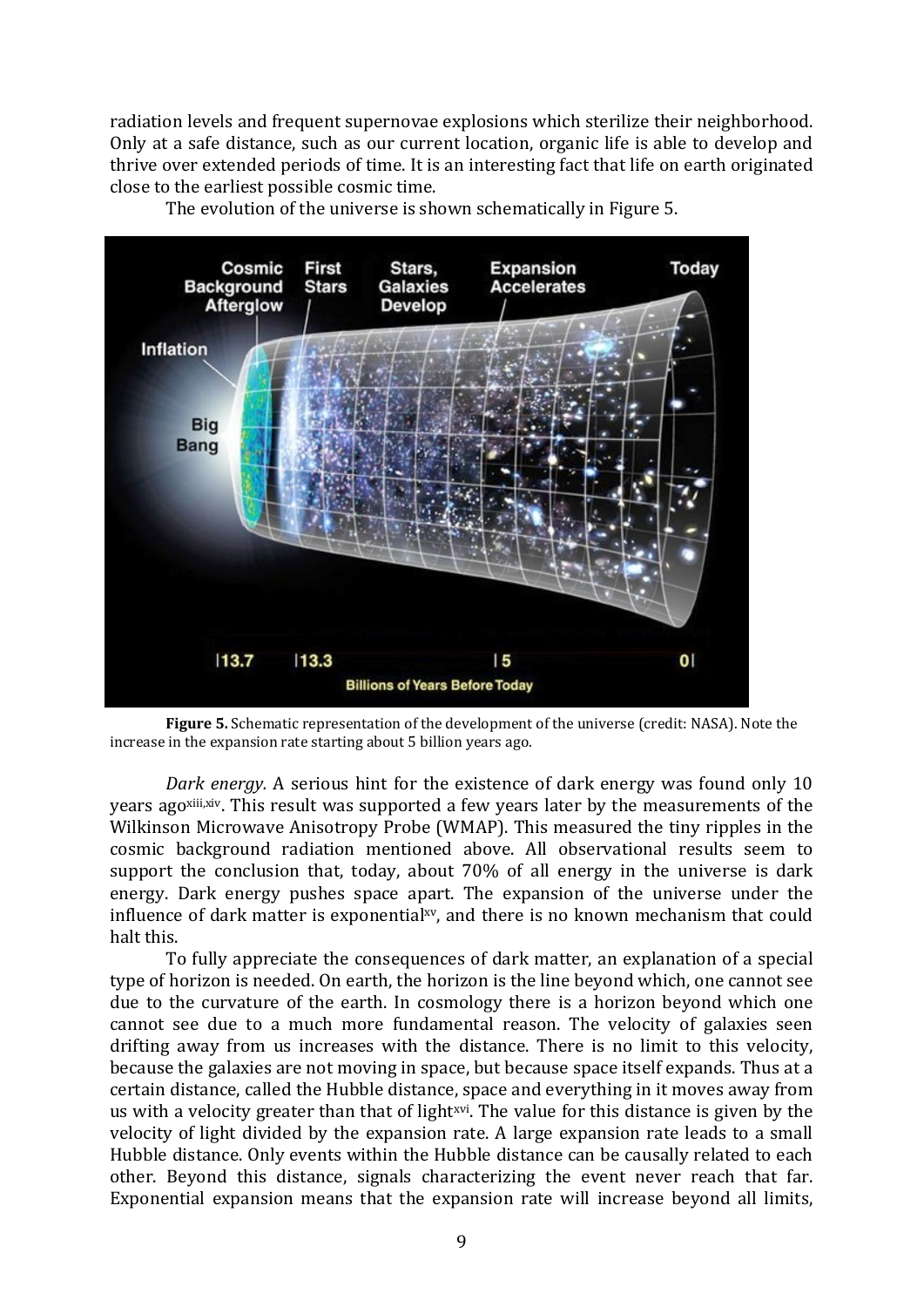therefore the Hubble distance, which is the diameter of the causally connected space, in other words, the observable universe, will decrease beyond all limits.

*Cosmological anthropic principle.* Life as we know it would be impossible without hydrogen and stars to synthesize the other materials which we are made of, walk on, eat, etc. As we have seen, it took a certain amount of time to produce sufficient amounts of the required materials, and for the development of life. There is also a minimum amount of time required for the emergence of creatures that can admire their own existence. So one could pose the following question: what are the essential conditions the cosmos must meet for our existence? Or to put it differently: what conclusions can we reach about the properties of the cosmos from the fact that we exist? The latter question is related to the *cosmological anthropic principle*. It states that the fact that we exist tells us something about the world. There are several formulations. One of them, the so-called strong anthropic principle, states that the world is such that we (or life) *must* emerge. The method used to tackle this question is generally *counterfactual thinking*: how would the universe look like if this or that were different?

This inquiry gives some astonishing results and I want to discuss a few of them. I refer the interested reader to John Barrow's and Frank Tippler's rather technical book<sup>xvii</sup>; there is also a popular science book by Martin Rees, which is a much easier readxviii. 

*Expansion rate.* Three effects control the expansion of the universe: the dark energy (which is of no importance for the following point), the global curvature and the energy content. These turn out to be balanced in a way such that the curvature in today's universe is very small. Astonishingly, it is as if the density of our universe is fine tuned so that the expansion is slow enough to allow sufficient time for the formation of stars and galaxies before they drift apart. This would not be the case if the density of the universe were a little bit smaller than it is. On the other hand, if the density were greater, the universe would have ceased expanding and instead it would have collapsed to an infinite density again a long time ago. A schematic representation of this situation is shown in fig. 6. The shaded region indicates the one in which star formation is possible. Note that the curves are very similar early on. This means that in the very beginning of the universe the density and expansion rate must have been extremely fine tuned in order to end up in the shaded region. Outside the shaded region, there are no stars in the universe and therefore no life comparable to our life.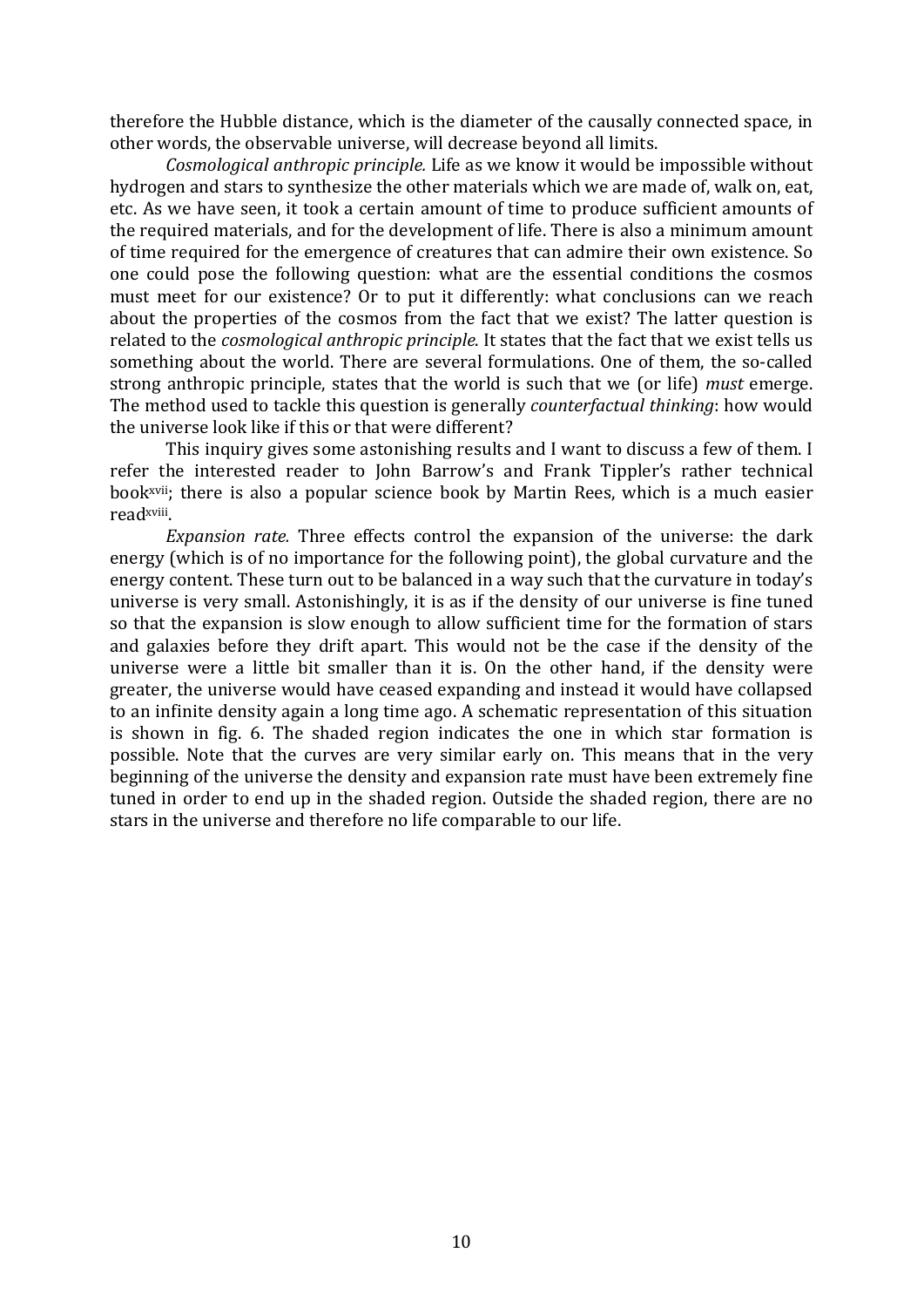

**Figure** 6. The scale of the universe as a function of time. In the region in the lower right the expansion of the universe is so slow that it collapses; this situation is analogous to a rocket shot into the sky with a speed too small to escape earth. In the upper left region, the expansion is too fast to allow stars and galaxies to form: space is ripped apart so that the density of matter quickly becomes too diluted for the star formation process. It can be seen that all lines join to a single line at the lower left of the figure. Extremely small deviations from the actual evolution of the universe in the beginning would lead to either: a too fast collapse or a too fast expansion.

*Three dimensions*. Our world is three-dimensional. It seems to be silly to contemplate a world with four or two dimensions, but only at first sight. Why are there three dimensions instead of two or four? The anthropic principle says: because we can exist only in three dimensions. If the world had two or four dimensions we would not be here to pose silly questions. The equations of physics are all easily extended to greater or fewer dimensions.

The case of two dimensions is simple: there is no interesting world in two dimensions. Maxwell's equations work only in three dimensions, there is no light in two dimensions. Lightwaves come about because a changing magnetic field makes an electric field and vice versa. These fields are intimately connected with each other. There are no electric fields without magnetic fields and no magnetic fields without electric fields. In light waves these fields are oriented normal to each other and the propagation of the light is in the third direction. One needs three dimensions for light. The world in two dimensions would be dark. There would be no electromagnetic interaction possible and therefore no atoms, no molecules, no life and - darkness.

In four dimensions there are no stable atoms, no stable planetary systems, and no stable galaxies. Gravitational forces between masses would not depend on the distance between them like  $1/$ (distance squared), as it is in our actual world, but would decay faster. One of the consequences of this is, as a second year student of physics would be able to calculate, Kepler's laws would be very much different. The orbits would no longer form closed ellipses and they would be much more complicated; they would look rather similar to ellipses but such that the ellipses themselves would rotate in space. In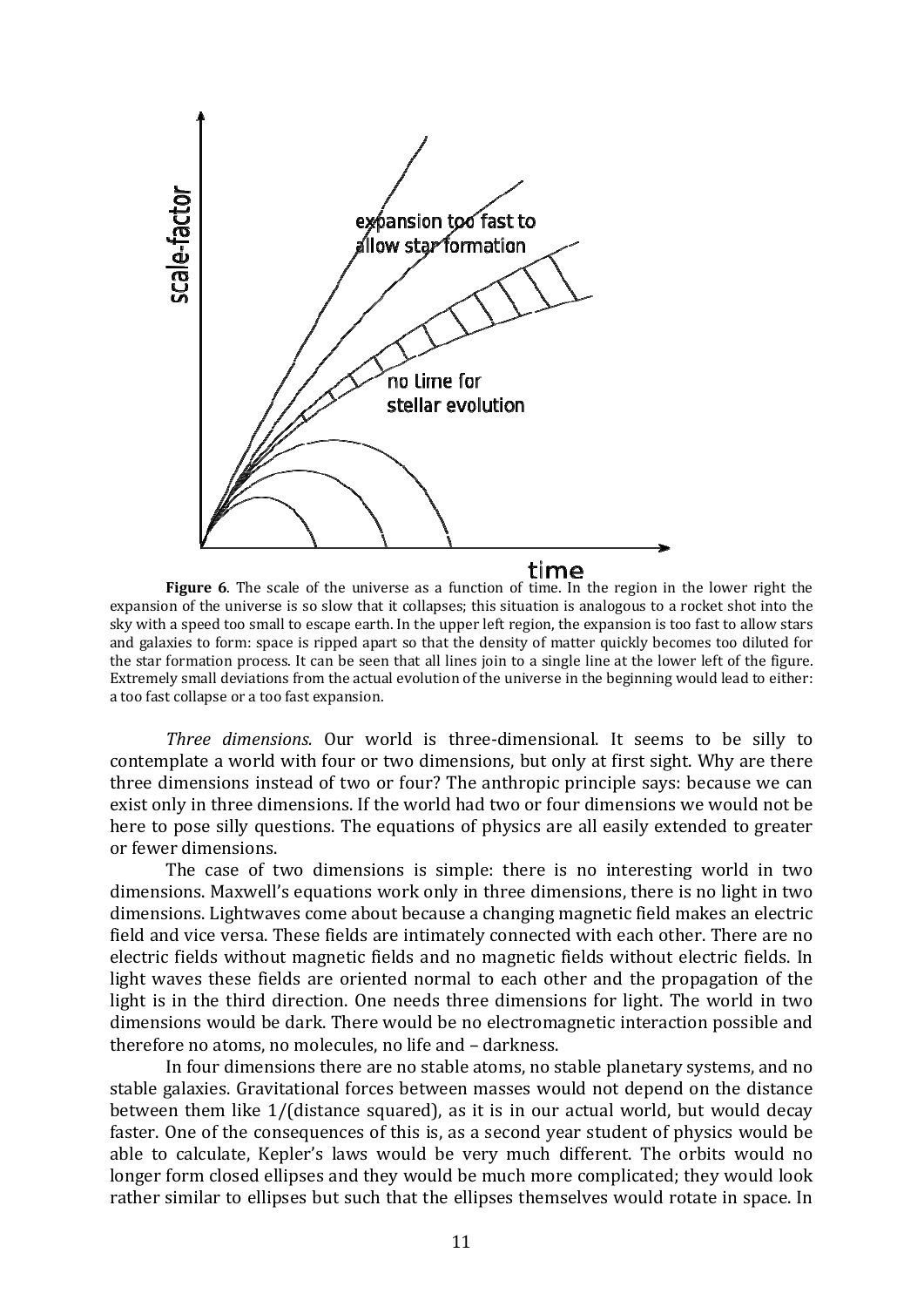Kepler's laws the orientation of the ellipse is fixed in space. In four dimensions, the planets would constantly sweep through each other's orbits, giving rise to an unstable system. Similarly, the electrons in atoms would not be in fixed stable orbits. Having more than 4 dimensions does not improve this situation.

The equations have also been analyzed for the case that time would be twodimensional instead if one-dimensional $\frac{dx}{dx}$ . Again, no stable systems would exist in such a world. So, we might say: I am, therefore the world has three spatial dimensions and one temporal dimension.

*Gravitational forces* are much weaker than the other forces. The repulsive electromagnetic force between two electrons is much, much larger than the attractive gravitational force<sup>xx</sup>. Yet, if gravitation were 1000 times weaker, the light that is created when matter condenses in the star forming process would blow the matter apart. If it were stronger by a similar amount, black holes would form instead of stars, Massive obiects that release no light - gravitation is so strong that light cannot escape from the object – the universe would be dark.

*Stability of atomic nuclei*. Atomic nuclei are formed by protons and neutrons. There is a delicate balance of forces; there are attractive nuclear forces and repulsive electromagnetic forces. This balance leads to the stable elements we have in our world. One might ask what would happen if the balance of these two forces changes. The consequences would be disastrous. If the nuclear force were a tiny amount stronger two protons would stick together forming the element Helium but without the two neutrons that we have in our real world. Helium is stable because the two neutrons push the two protons a little bit farther away from each other. Therefore the repulsive electromagnetic force is insufficient to rip the nucleus apart, the neutrons make Helium stable. A nuclear force 1% stronger is sufficient to stabilize a Helium nucleus without neutrons. This (not existing) nucleus is called the *diproton*. Assuming a stronger nuclear force during the period in which Helium was formed, so during the first few minutes, all protons in the universe would have formed diprotons, some would have included neutrons. There would be no free protons left. There would be no hydrogen and, accordingly, no water, no organic chemistry, no life. Helium is an inert, chemically inactive element.

On the other hand, if the nuclear force were a little bit weaker, oxygen, carbon and all the heavier elements would be radioactive. Abundant Hydrogen but, again, no water, no organic chemistry, no life.

There are many more of these remarkable facts. For example, to form heavier elements in stars, there must be a collision between three Helium nuclei. This would be a very ineffective process were there not a, so-called, resonance, an energy state of the nucleus of Carbon, which makes the triple collision effective enough for the production of heavy elements. The resonance is a consequence of the value of the forces in the nucleus. The synthesis of heavy elements would have stopped if this resonance were not at this particular energy.

Water is so important for life because it is very special compared to other molecules. This is related to the position of the two protons that form a triangle together with the oxygen. This special form causes an unusual interaction of water molecules that makes many molecular processes, which are essential for life, possible. It is also the cause of the fact that solid water (ice) is less dense than liquid water, so ice drifts on the ocean's surface. Otherwise it would sink down to the bottom of the oceans, and most of the water in the oceans would be frozen.

So counterfactual thinking in physics leads to an amazing conclusion: if one maps possible worlds in a space spanned by the values of fundamental constants, our world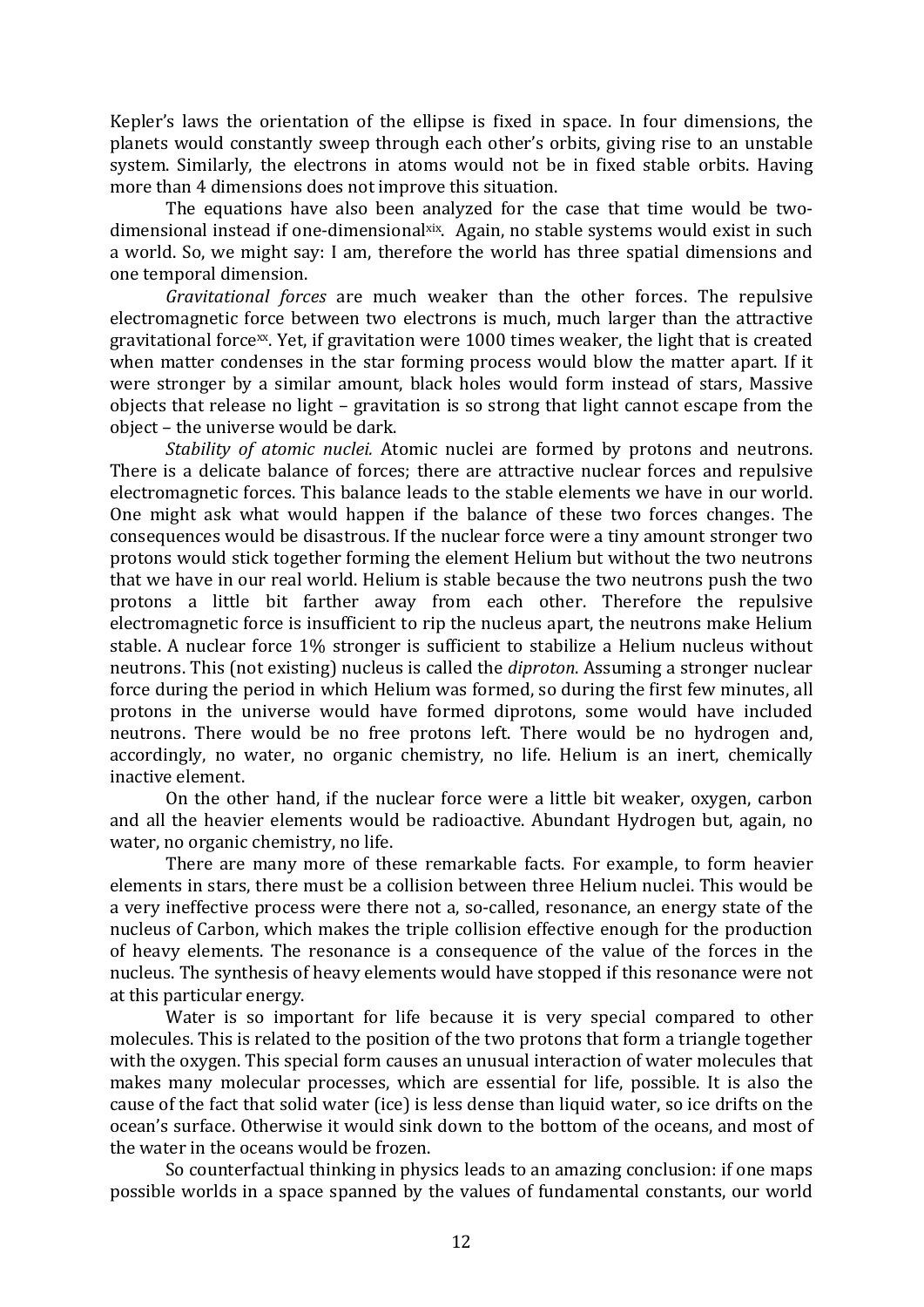will be found in an isolated, tiny island in this space that supports complex structures. Deviate a little from the constants of nature, and no complex structures are possible. These universes would be mostly dark, dull places. The few where light existed would be without interesting chemistry. These universes would either be too small, or they would exist for too short a time to develop interesting structures, or matter would be too diluted to form stars leading to an interesting chemistry.

*Why does life exist at all?* If we can agree that life is necessarily complex, we arrive at the conclusion that life is impossible everywhere except in the close neighborhood of this small island<sup>xxi</sup>.

This property of our world begs for explanation. However, the explanations proposed are quite speculative, or even outside science. There is a line of argument<sup>xxii</sup> related to cosmologic inflation, the physical mechanism of which is also the subject of speculation. The laws of physics (to be precise: the standard model) give no hint as to why the constants of nature have these particular values. It could be that these values were the result of processes during inflation - what is known about physics does not exclude this possibility. It could very well be that the values emerged by an erratic, random process and that these are not the same everywhere in the universe. If this were the case, it is no coincidence that we happen to live in a region where the constants enable the emergence of life, because in other regions where life is impossible there simply are no observers. An alternative speculation (put forward by e.g. Robbert Dijkstra) is that some, as yet unknown physics, forces the value of the constants to the actual ones and that there is no other possibility for the values.

Some authors (e.g. Cees Dekker<sup>xxiii</sup>) conclude that the universe must have been made by some superior being. This must be a cruel kind of god having equipped the universe with a small density of dark energy, which causes exponential expansion of space. Due to dark energy the observable universe shrinks exponentially, making causally connected regions of space smaller and smaller, until galaxies, planetary systems, plants, continents, and finally molecules, atoms and nuclei are ripped apart. The prospects of life are bleak<sup>xxiv</sup>.

Freeman Dyson<sup>xxv</sup> has shown that some form of thinking will stay possible in an expanding universe without dark energy. The demiurge created a universe made fit for life only for some time. He condemned life to death even before it came into existence.

# *Conclusions*

Counterfactual thinking is one a physicist's core tools and, given its importance in physics, it would be astonishing if this were not the case for all other natural sciences. The "what if" question stands at the beginning of many scientific inquiries. Here, only some highlights in physics have been described, but much more mundane examples would have lead to the same conclusion.

In particular, we have seen that in cosmology the "what if" question leads to quite remarkable consequences: The laws of nature seem to be fine tuned to make possible the existence of life and the existence of observers. Slight changes in the laws and of the values of the basic constants would lead to inhabitable universes.